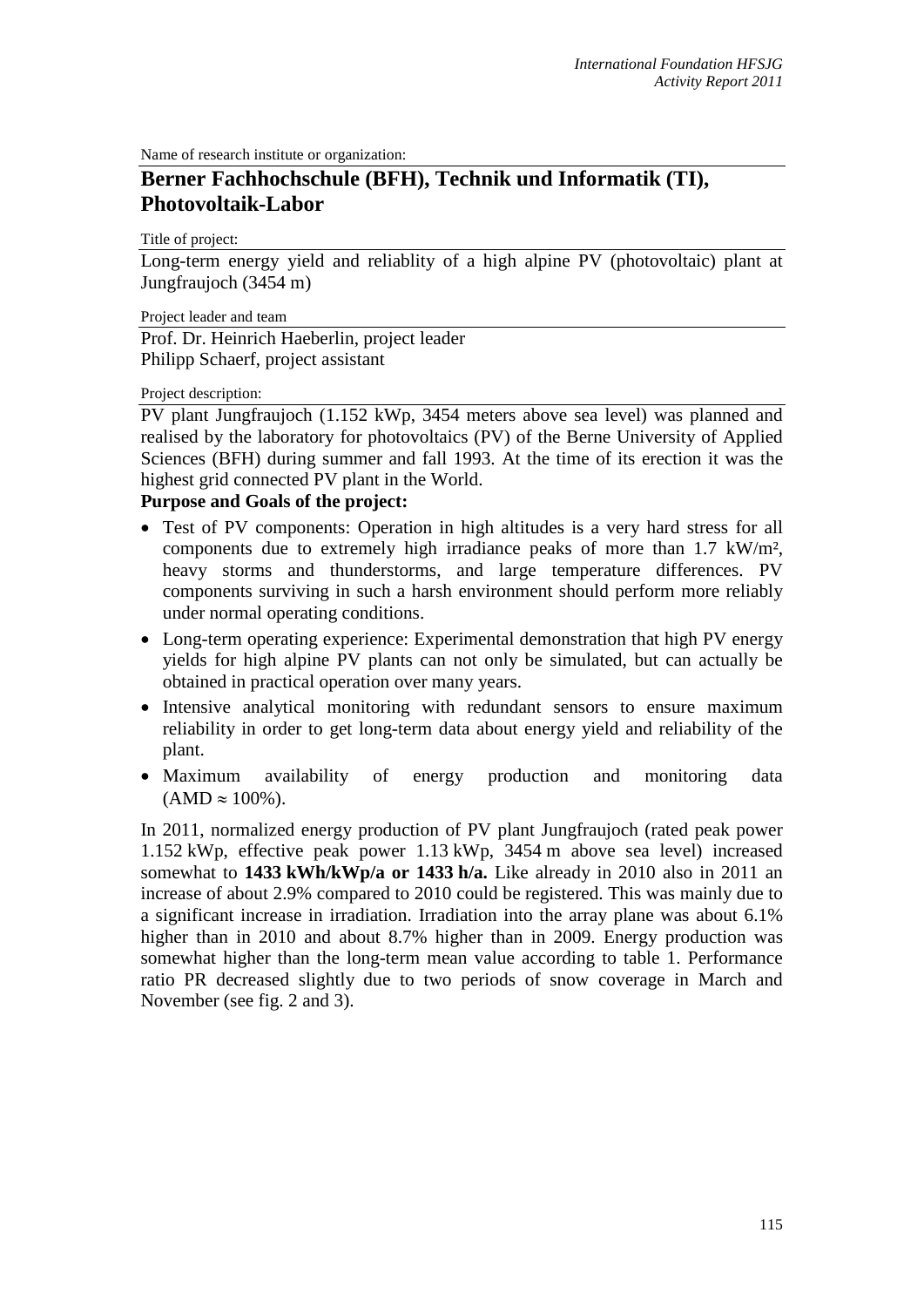The long-term annual average from 1994 to 2011 of PV plant Jungfraujoch increased a little to 1409 kWh/kWp/a or 1409 h/a with a winter energy fraction of 46 %.

|                                                                                                                                         |  |  |  |  |  |  |  |  |  | 1994   1995   1996   1997   1998   1999   2000   2001   2002   2003   2004   2005   2006   2007   2008   2009   2010   2011   Mean |
|-----------------------------------------------------------------------------------------------------------------------------------------|--|--|--|--|--|--|--|--|--|------------------------------------------------------------------------------------------------------------------------------------|
| (h/a)                                                                                                                                   |  |  |  |  |  |  |  |  |  | 1 272 1404 1454 1504 1452 1330 1372 1325 1400 1467 1376 1537 1449 1453 1375 1358 1393 1433 1409 1                                  |
| $\sqrt{\frac{PR}{PR} - Y_1}$ / $Y_1$ 81.8 84.1 84.7 85.3 87 84.8 84.6 78.6 85.2 84.9 86.2 86.9 85.5 85.9 86.4 87 87.1 84.4 85.0<br>in % |  |  |  |  |  |  |  |  |  |                                                                                                                                    |

*Table 1. Annual energy production (referred to effective STC-power) and performance ratio PR (referred to reference cell irradiance measurement) from 1994 – 2011. Eighteen-year average values are also indicated.*



## *Figure 2.*

*Normalized daily energy production for March 2011. Between Feb. 23rd and March 29th PV production was affected by snow coverage of the PV array.*



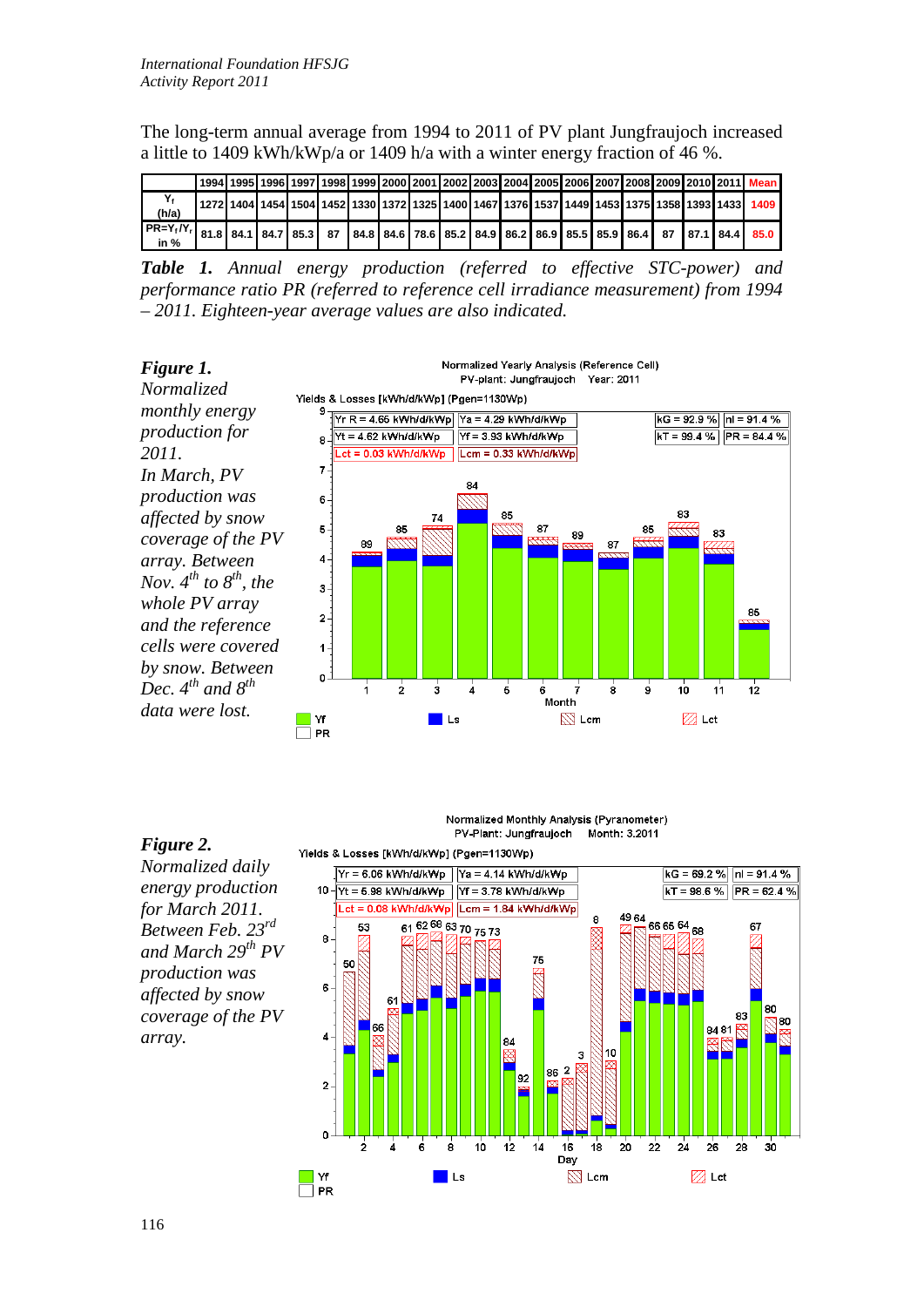

Due to a defect on a printed circuit board in the telephone distribution of the research station, the telephone line used to transmit the data of PV plant Jungfraujoch down to the PV laboratory in Burgdorf was interrupted between Dec.  $4<sup>th</sup>$  and Dec.  $12<sup>th</sup>$ . Therefore the data between Dec.  $4<sup>th</sup>$  and  $8<sup>th</sup>$  were lost, as the memory in the data logger was not sufficient to cover the whole period without available communication.

As there was no inverter defect during this time, attempts will be made to reconstruct the irradiation and energy yield data approximately using irradiance data from the meteo station at Jungfraujoch Sphinx and the PV plant Birg with the same inclination about 10 km away.

A detailed description of the plant, measurement results of earlier years and definitions used can be found in earlier annual reports (2000 - 2010) and in several publications (many publications can be downloaded under www.pvtest.ch) and two extended books published 2007 and 2010. A translation of the edition 2010 will be published by Wiley in early 2012.

Diagrams similar to fig. 1 for the years 1994 – 2010 and normalized monthly diagrams can be downloaded under www.pvtest.ch > plant overview > Jungfraujoch.

Key words:

Grid-connected PV plants, energy yield, high alpine

Internet data bases:

http://www.pvtest.ch

Scientific publications and public outreach 2011:

In 2011 no specific publications about PV plant Jungfraujoch, but several other publications about PV including a large project report in German containing also data from PV plant Jungfraujoch: